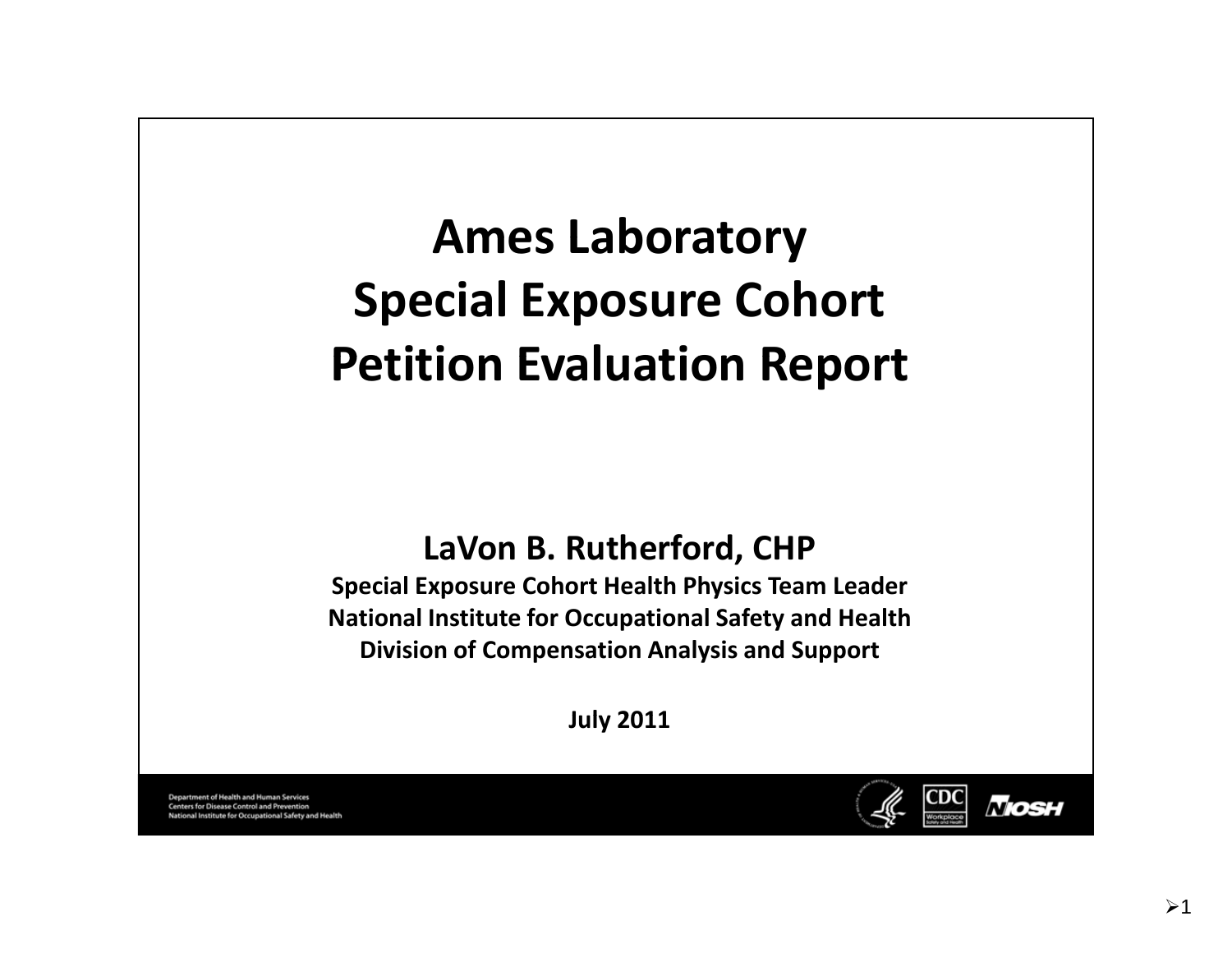#### **Petition Overview**

- **March 31, 2011: NIOSH informed an Ames Laboratory claimant that we were unable to reconstruct the radiation dose for the claim**
- **April 7, 2011: NIOSH received an 83.14 SEC petition**
- **April 13, 2011: petition qualified for evaluation**
- **June 9, 2011: NIOSH Evaluation Report issued**

Department of Health and Human Services rs for Disease Control and Prever te for Occupational Safety and Health

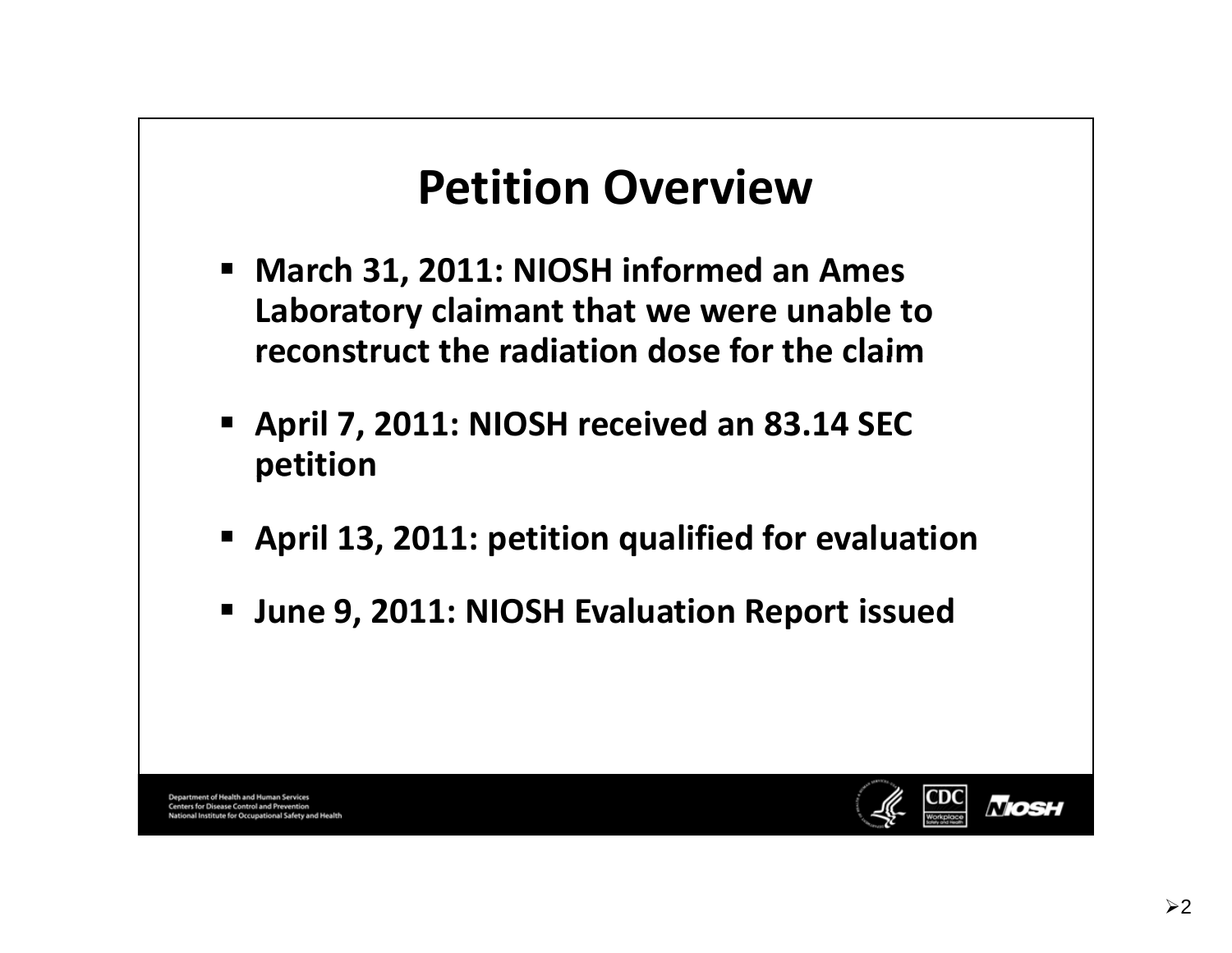#### **Petition Overview—cont.**

#### **NIOSH proposed class to be added to the SEC:**

**All Department of Energy employees employees, its predecessor agencies, and its contractors and subcontractors who worked in any area of the Ames Laboratory at Iowa State University during the period from January 1, 1942 through December 31, 1970, for <sup>a</sup> number of work days aggregating at least 250 work days, occurring either solely under this employment or in combination with work days within the parameters established for one or more classes of employees included in the Special Exposure Cohort.**

**Department of Health and Human Services** rs for Disease Control and Prevention tute for Occupational Safety and Health

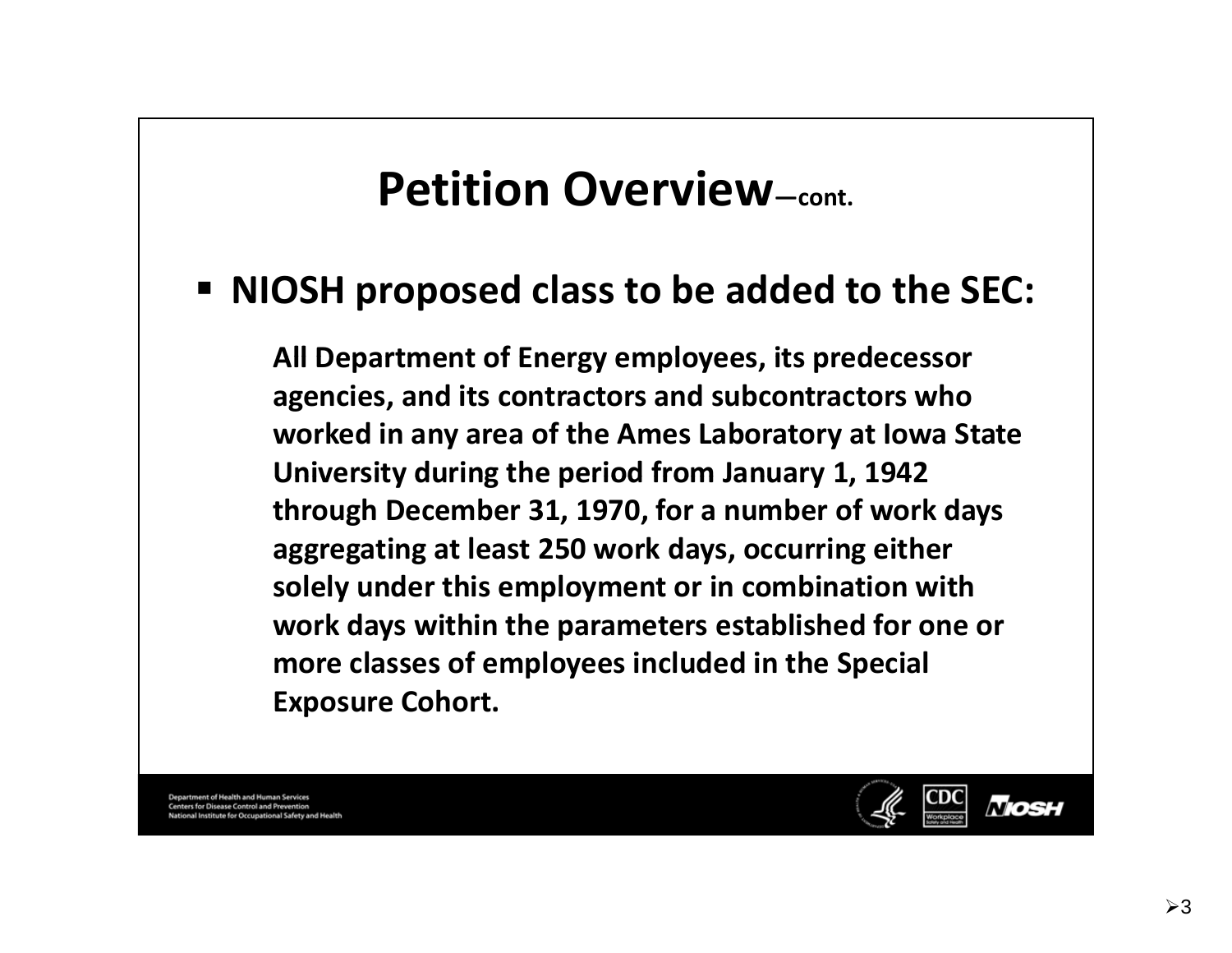## **Background**

- **Ames Laboratory is located at Iowa State University in Ames, Iowa.**
- $\blacksquare$  **Ames Laboratory is <sup>a</sup> DOE facility with operations beginning in 1942 and continuing to present.**
- **During the World War II years, the primary mission of the Ames Laboratory was the process development and production of uranium and thorium metal.**
- **After the war, the mission of the Ames Laboratory shifted to mainly research and development.**

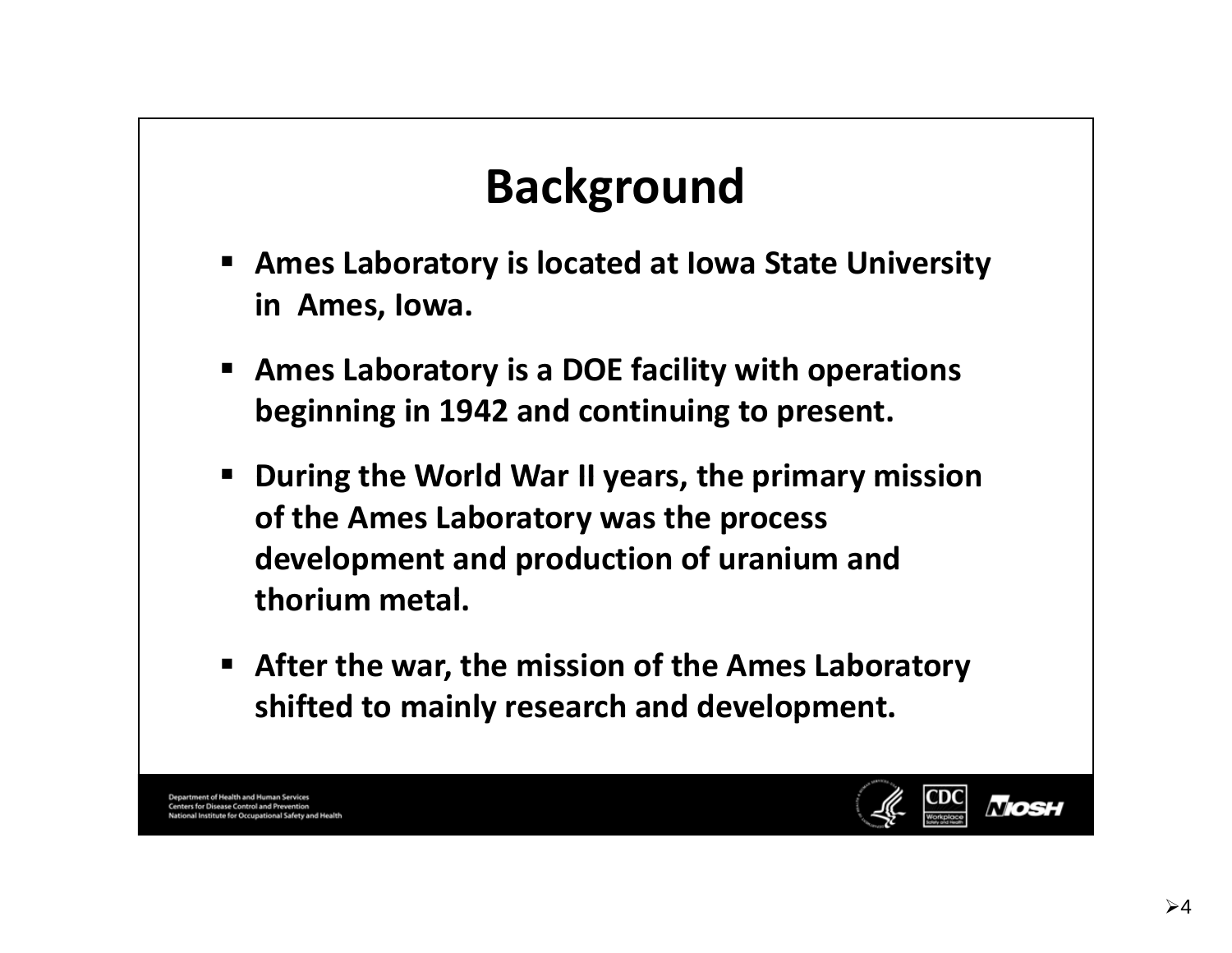- **There currently are three SEC classes associated with the Ames Laboratory:**
	- **1. All DOE employees or contractors who work de at one of the following facilities/locations: Chemistry Annex 1 (also known as "the old women's gymnasium" and "Little Ankeny"), Chemistry Annex 2, Chemistry Building (also known as "Gilman Hall"), Research Building, or the Metallurgical Building (also known as "Harley Wilhelm Hall") from January 1, 1942 through December 31, 1954 (SEC‐0038).**

Department of Health and Human Services ers for Disease Control and Prevention stitute for Occupational Safety and Health

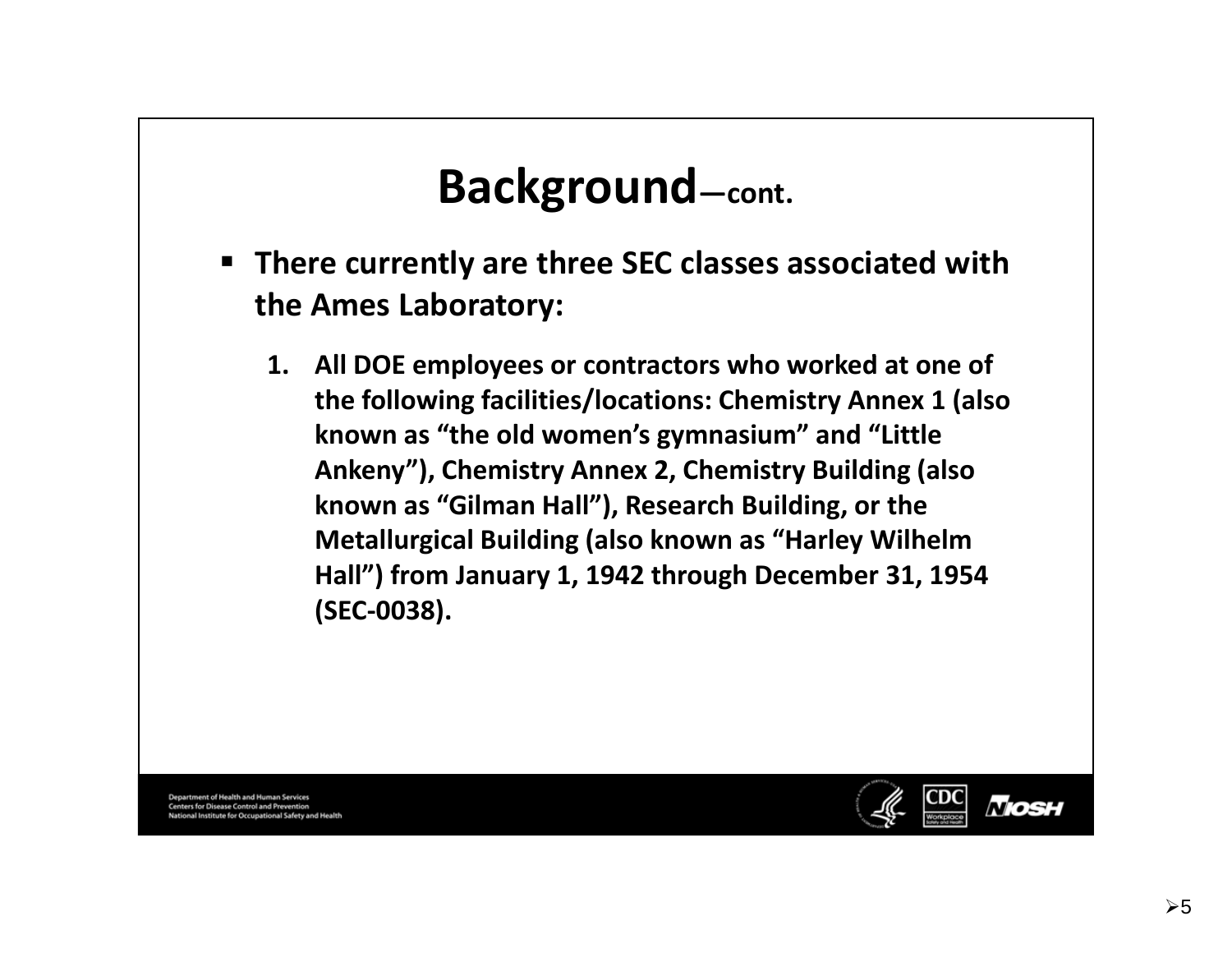- **SEC classes (cont.):**
	- **2. Sheet metal workers, physical plant maintenance and associated support staff (including all maintenance shop personnel), and supervisory staff who were monitored or should have been monitored for potential internal radiation exposures associated with the maintenance and renovation activities of the thorium production areas in Wilhelm Hall (a.k.a. the Metallurgy Building or "Old" Metallurgy Building) at the Ames Laboratory from January 1, 1955, through December 31, 1970 (SEC‐0075).**

**Department of Health and Human Services** rs for Disease Control and Prevention tute for Occupational Safety and Health

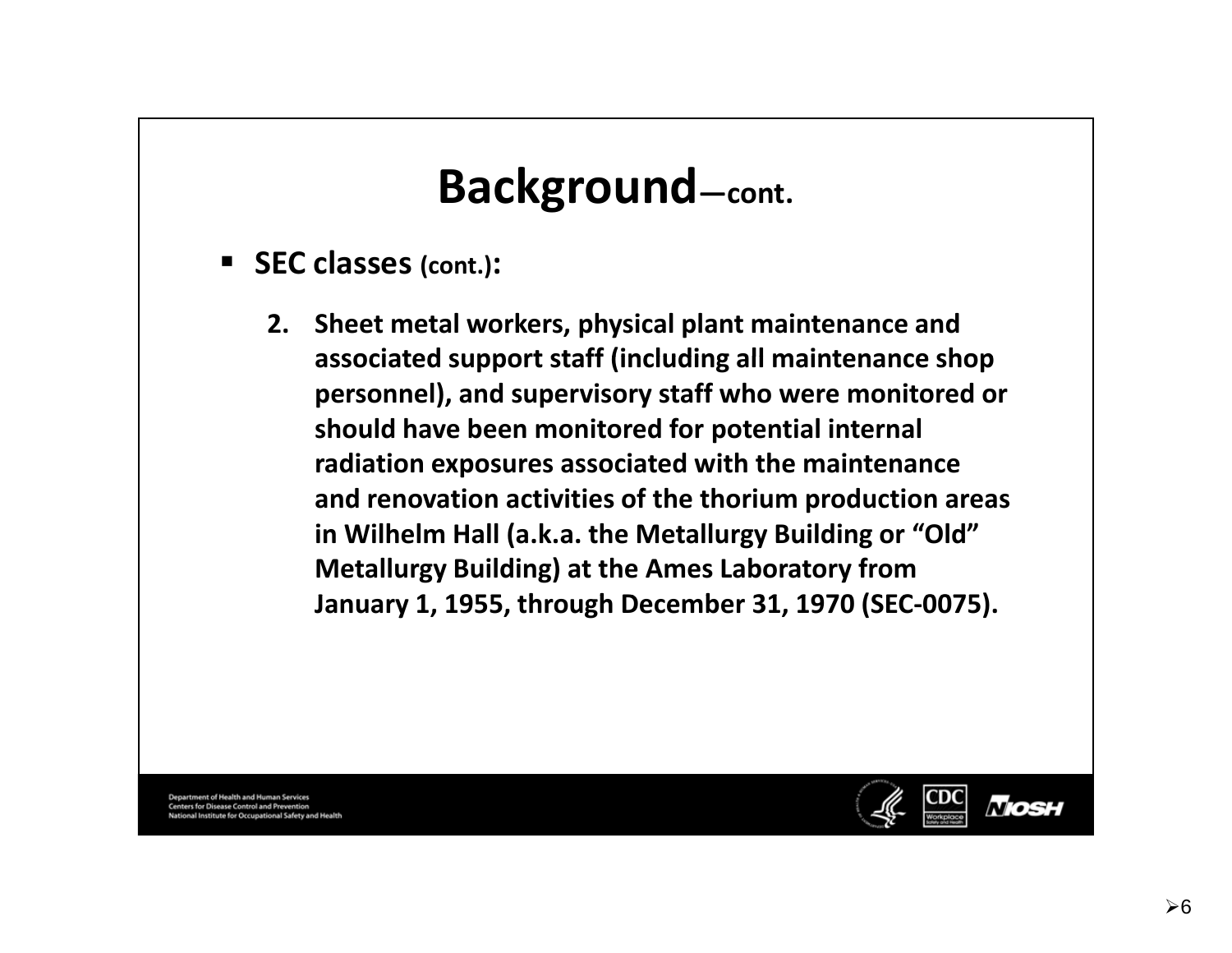- **SEC classes (cont.):**
	- **3. All employees of the Department of Energy, its predecessor agencies agencies, and its contractors and subcontractors who worked in any area of the Department of Energy facility at the Ames Laboratory from January 1, 1955 through December 31, 1960 (SEC‐0166).**

Department of Health and Human Services ers for Disease Control and Prevention Institute for Occupational Safety and Health

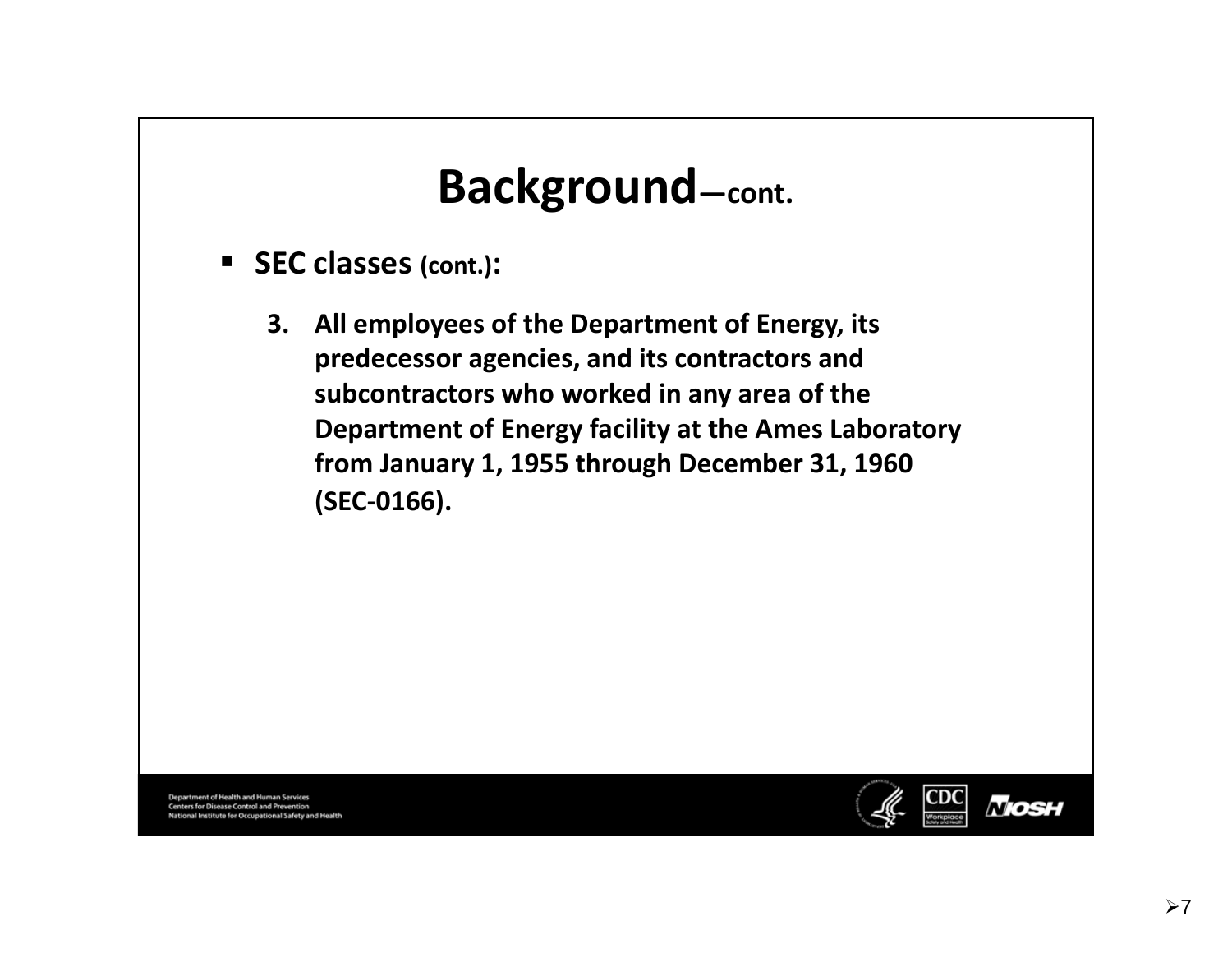- **SEC class definition review**
	- **– Report–Review of SEC Class Definitions) that systematically** • **In November 2010, DCAS provided <sup>a</sup> report (DCAS Assessment reviewed all existing SEC class definitions based on <sup>a</sup> NIOSH evaluation and recommendation to add <sup>a</sup> class.**
	- • **The class definitions were reviewed based on criteria of consistency, applicability, and whether any actions may be required by NIOSH to correct an existing class definition (e.g., because of possible problems with implementation by DOL).**
	- • **The review was specific to the criteria used in the SEC evaluation report to develop the class definition (e.g., feasibility time period, access controls, DOL implementation).**

Department of Health and Human Services ers for Disease Control and Prevention titute for Occupational Safety and Health

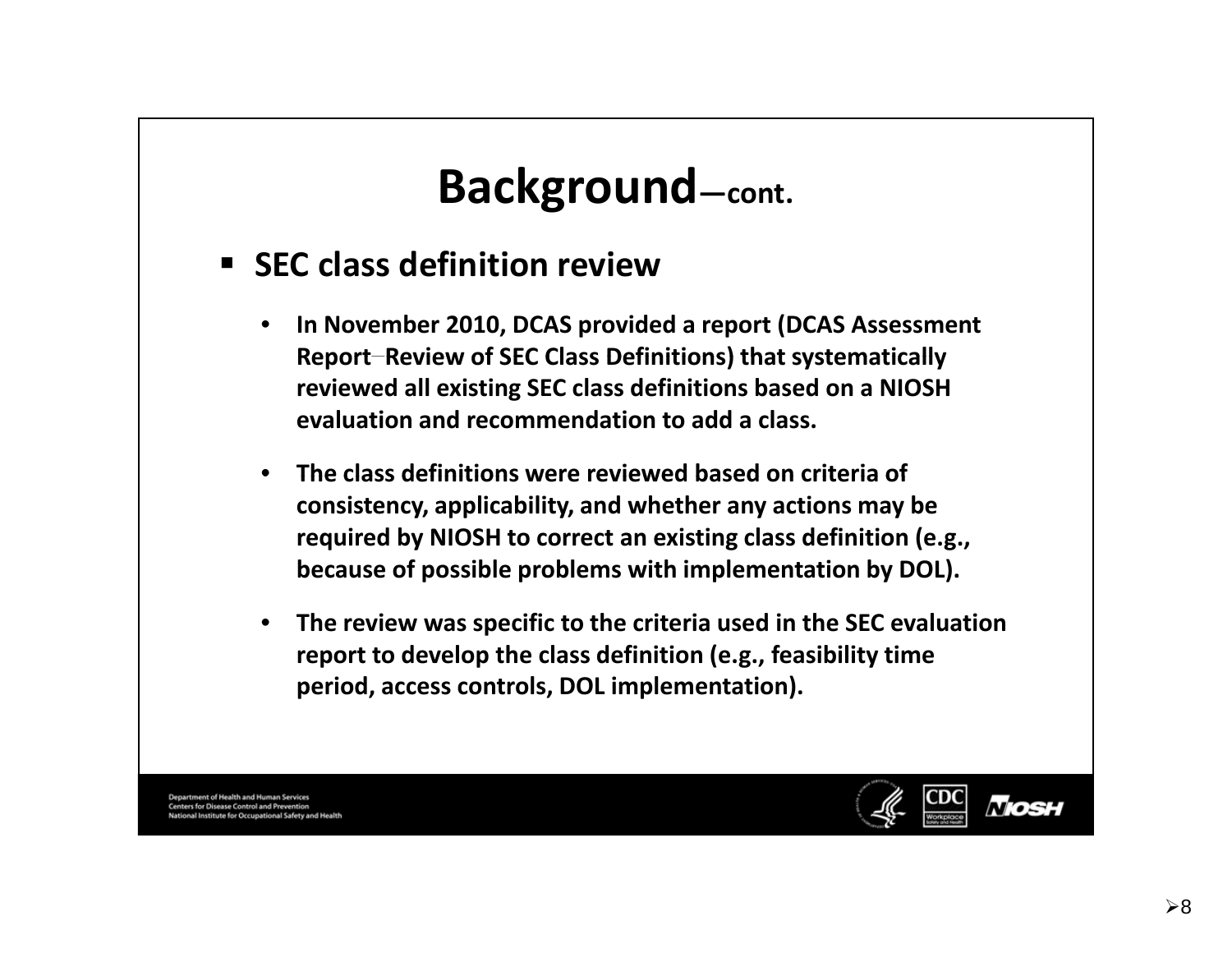- $\blacksquare$  **Review findings**
	- **Most of the issues and discrepancies identified in the DCAS report were associated with the evolution of the DCAS process for defining <sup>a</sup> class in an SEC Evaluation Report.**
		- —**Early classes were closely related to the petitioner proposed class**
		- —**Early classes were established based on perceived limitations and sometimes without the review by DOL to ensure they could be implemented as written**
	- **Over time, the need to expand and/or adjust the proposed SEC class to address DOL class implementation issues was recognized to ensure claimants were not inadvertently excluded.**

Department of Health and Human Services rs for Disease Control and Prevention itute for Occupational Safety and Health

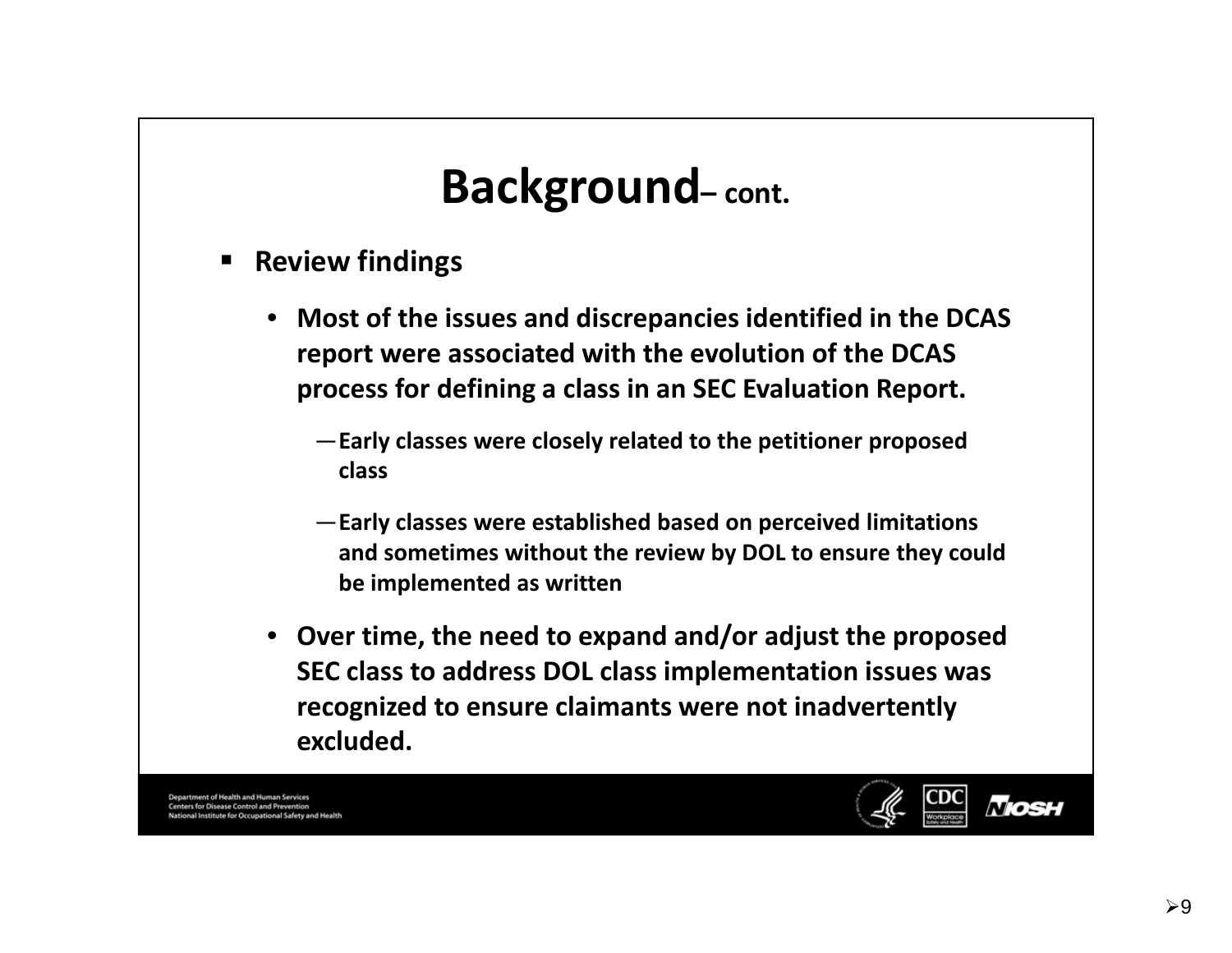- **The report identified <sup>a</sup> couple of classes associated with the Ames Laboratory that had potential issues and would not be defined the same way using today's criteria.**
	- **SEC‐0038—a facility specific definition associated with the 1942 through 1954 period**
	- **SEC‐0075—included job specific requirements and monitored or should have been monitored criteria for the period of 1955 through 1970**

Department of Health and Human Services rs for Disease Control and Prevent ute for Occupational Safety and Health

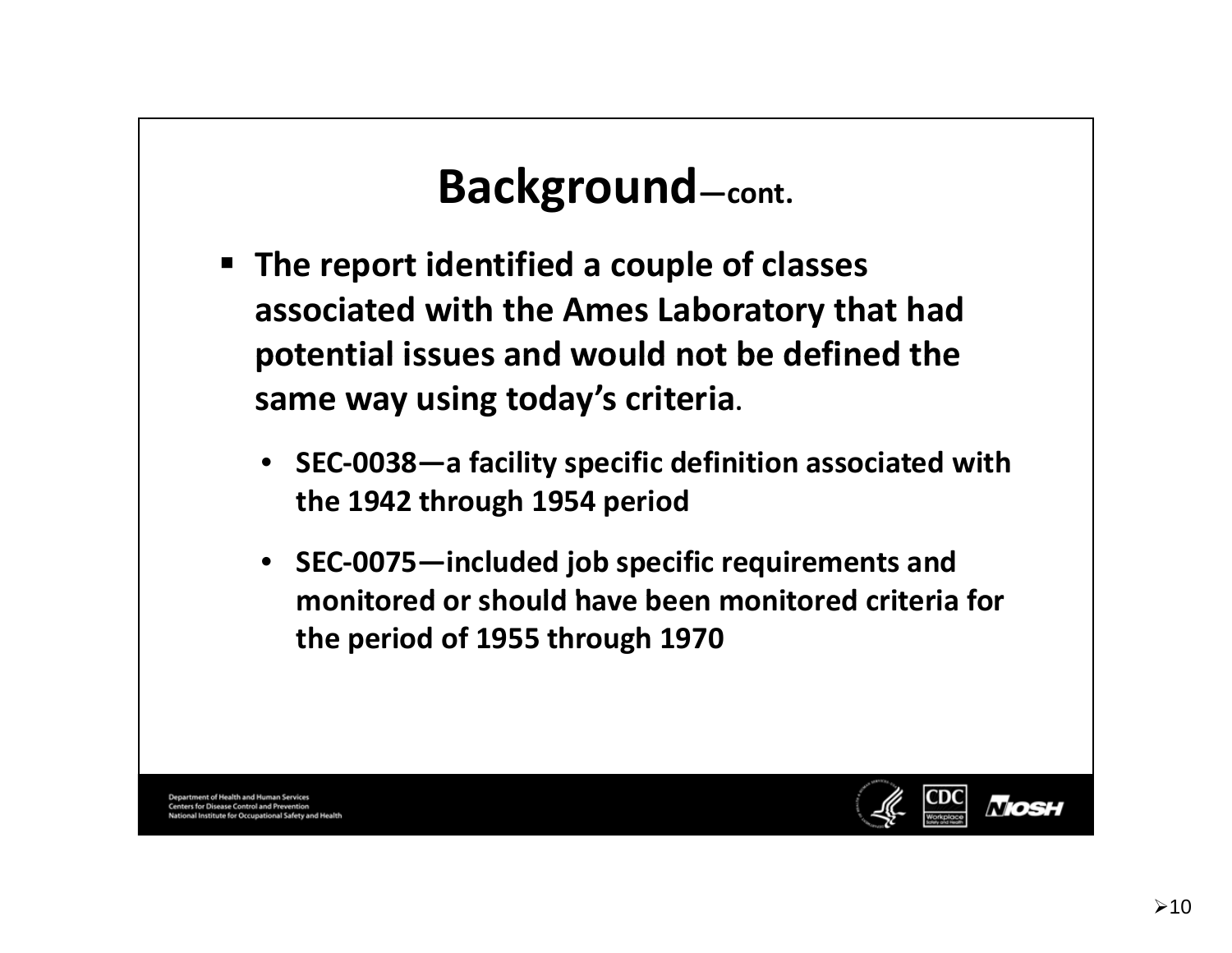- **SEC‐0166 Evaluation Report was presented at the August 2010 Advisory Board meeting.**
- **NIOSH recommended <sup>a</sup> class of "All Employees" for the period of 1955 through 1960.**
	- **The end date was based on the petitioner proposed end date to expedite the evaluation and move the class forward.**
	- **NIOSH committed to continue to review the information to ensure <sup>a</sup> proper end date for the class.**

Department of Health and Human Services rs for Disease Control and Prevent ute for Occupational Safety and Health

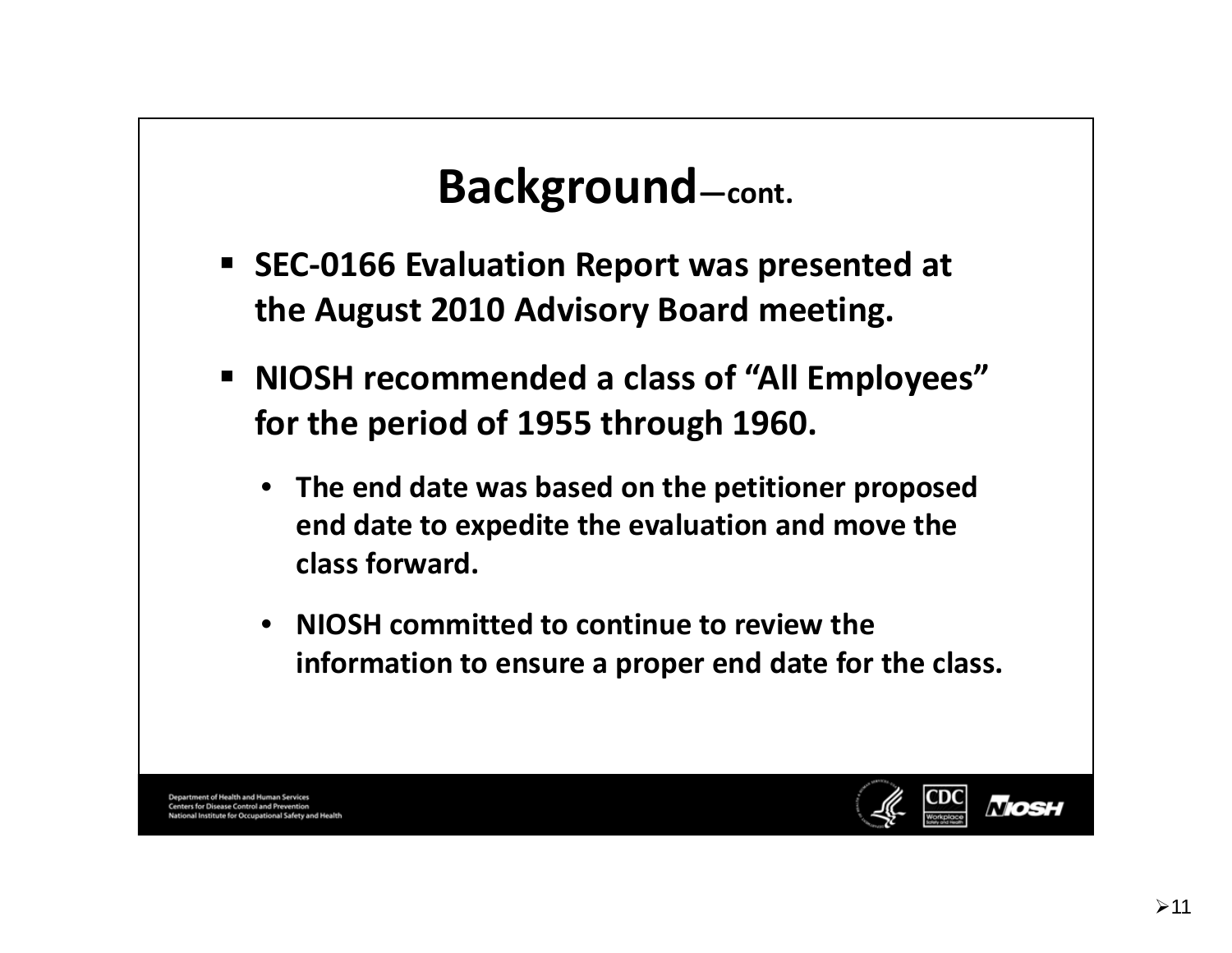#### **Background‐‐‐cont.**

 **The class defined in the SEC‐0185 Evaluation Report was developed to remove the issues associated with the earlier class definitions and to provide <sup>a</sup> proper class end date for SEC‐0186.**

Department of Health and Human Services ers for Disease Control and Prevention institute for Occupational Safety and Health

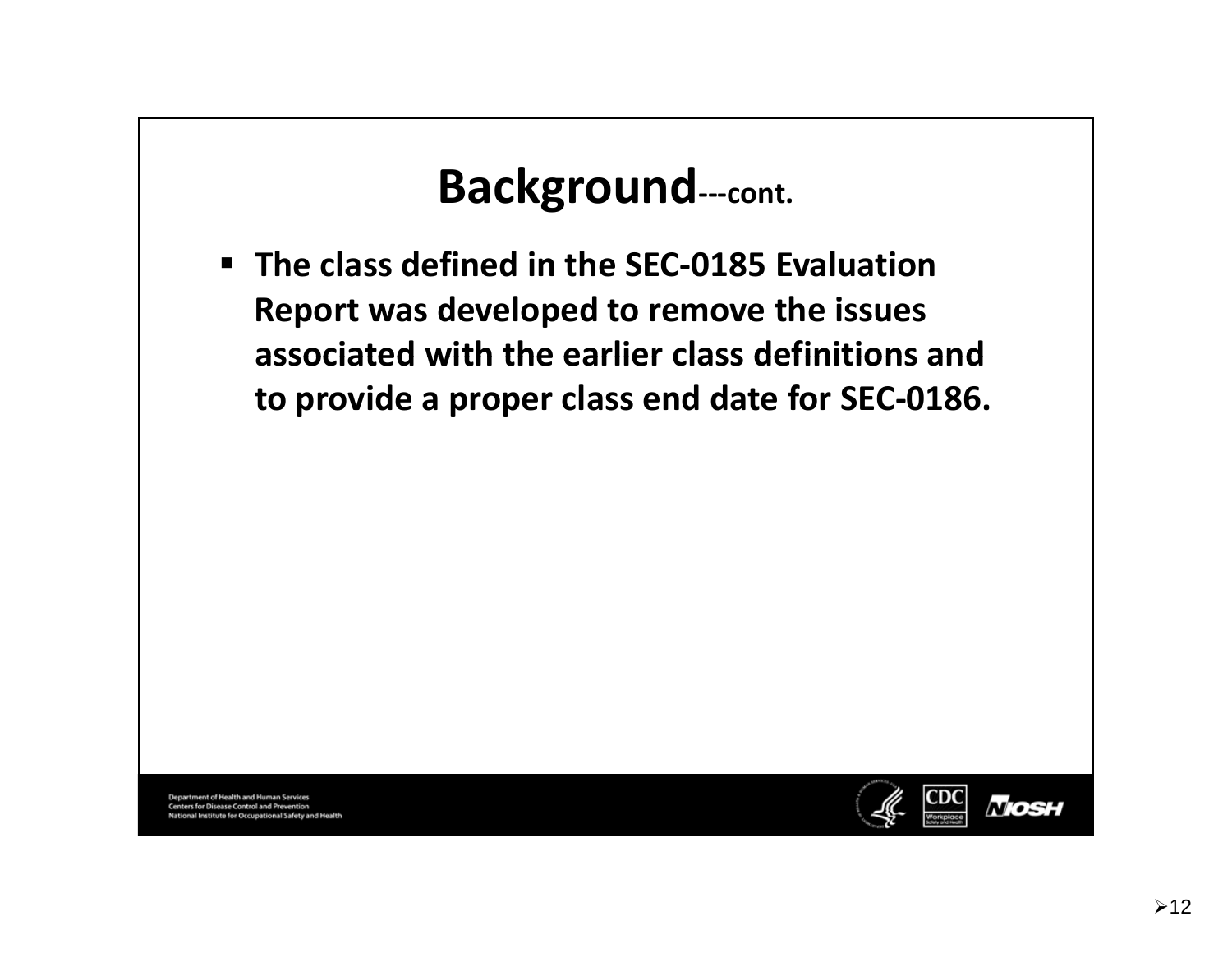#### **Feasibility of Dose Reconstruction**

- $\blacksquare$  **There are insufficient monitoring and source‐term data from which to draw conclusions regarding potential magnitude of internal doses for the period from January 1, 1942 through December 31, 1970.**
	- **SEC‐0038—infeasibility was driven by the inability to bound it l n ernalexposures from th i or um operations**
	- $\bullet$  **SEC‐0075—infeasibility was driven by the inability to bound thorium exposures during routine maintenance and renovation activities at Wilhelm H ll <sup>a</sup> ( k a. .a. M <sup>t</sup> <sup>e</sup> allurgy Building)**
	- **SEC‐0166—infeasibility centered around the inability to bound internal exposures from radionuclides in the Research Building Hot Cave**

Department of Health and Human Services rs for Disease Control and Prevention tute for Occupational Safety and Health

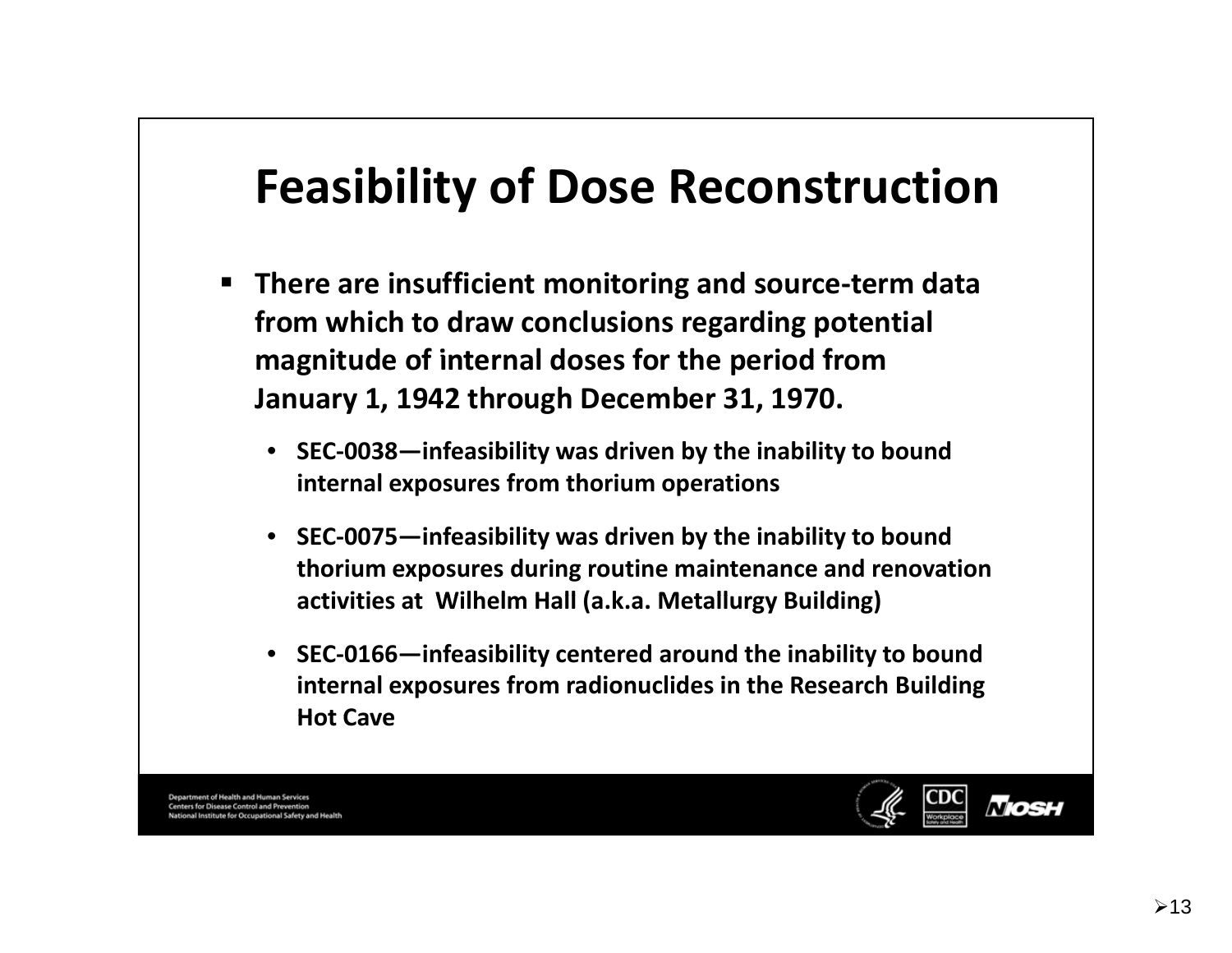# **Feasibility Summary**

| <b>Feasibility Findings for SEC-00185</b> |                                                         |                                                   |  |
|-------------------------------------------|---------------------------------------------------------|---------------------------------------------------|--|
| <b>Source of Exposure</b>                 | <b>Dose</b><br><b>Reconstruction</b><br><b>Feasible</b> | <b>Dose Reconstruction</b><br><b>NOT Feasible</b> |  |
| <b>Internal</b>                           |                                                         |                                                   |  |
|                                           |                                                         | X                                                 |  |
| <b>External</b>                           |                                                         |                                                   |  |
| - Beta-Gamma                              | X                                                       |                                                   |  |
| - Neutron                                 | X                                                       |                                                   |  |
| - Occup. Medical X-ray                    | χ                                                       |                                                   |  |

Department of Health and Human Services<br>Centers for Disease Control and Prevention<br>National Institute for Occupational Safety and Health

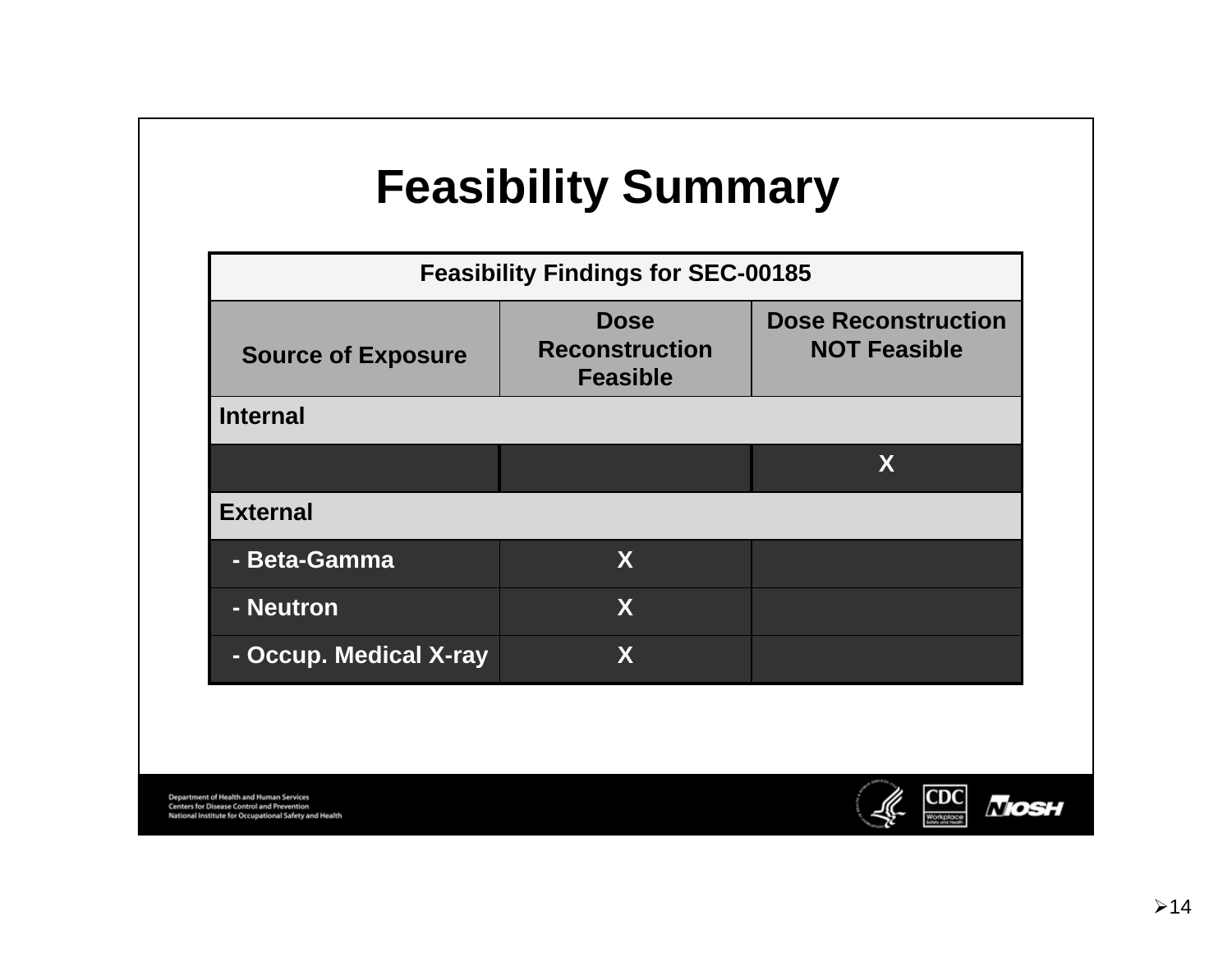#### **Health Endangerment**

- **The evidence reviewed in this evaluation indicates that some workers in the class may have accumulated chronic radiation exposures through intakes of radionuclides and direct exposure to radioactive materials.**
- **Consequently, NIOSH is specifying that health may have been endangered for those workers covered by this evaluation who were employed for a number of work days aggregating at least 250 work days within the parameters established for this class or in combination with work days within the parameters established for one or more other classes classesof employees in the SEC.**

**Department of Health and Human Services** rs for Disease Control and Prevention nstitute for Occupational Safety and Health

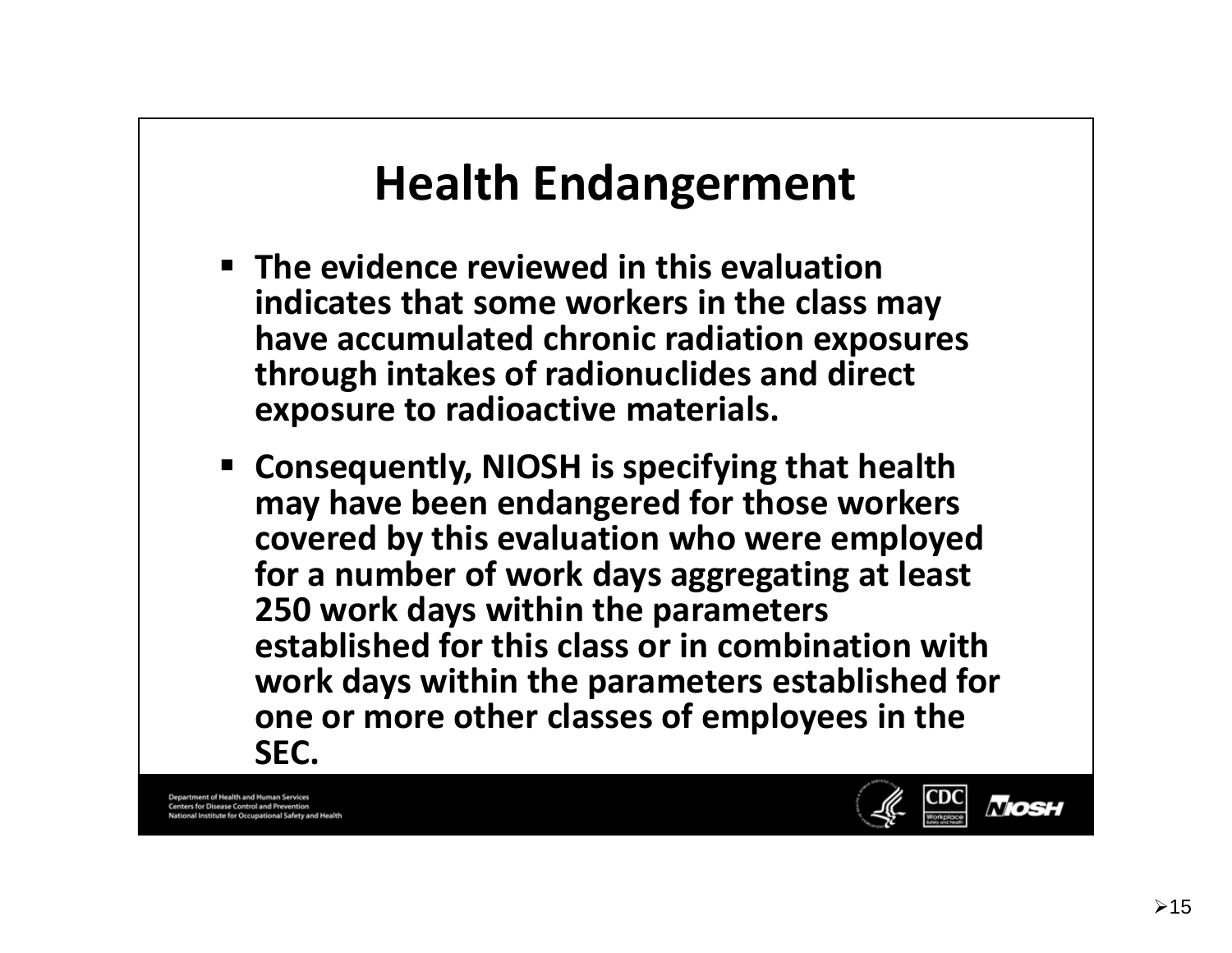#### **Proposed Class**

**All Department of Energy employees, its predecessor agencies, and its contractors and subcontractors who worked in any area of the Ames Laboratory at Iowa State University during the period from January 1, 1942 through December 31, 1970, for <sup>a</sup> number of work days aggregating at least 250 work days, occurring either solely under this employment or in combination with work days within the parameters established for one or more classes of employees included in the Special Exposure Cohort.**

**Department of Health and Human Services** rs for Disease Control and Prevention titute for Occupational Safety and Health